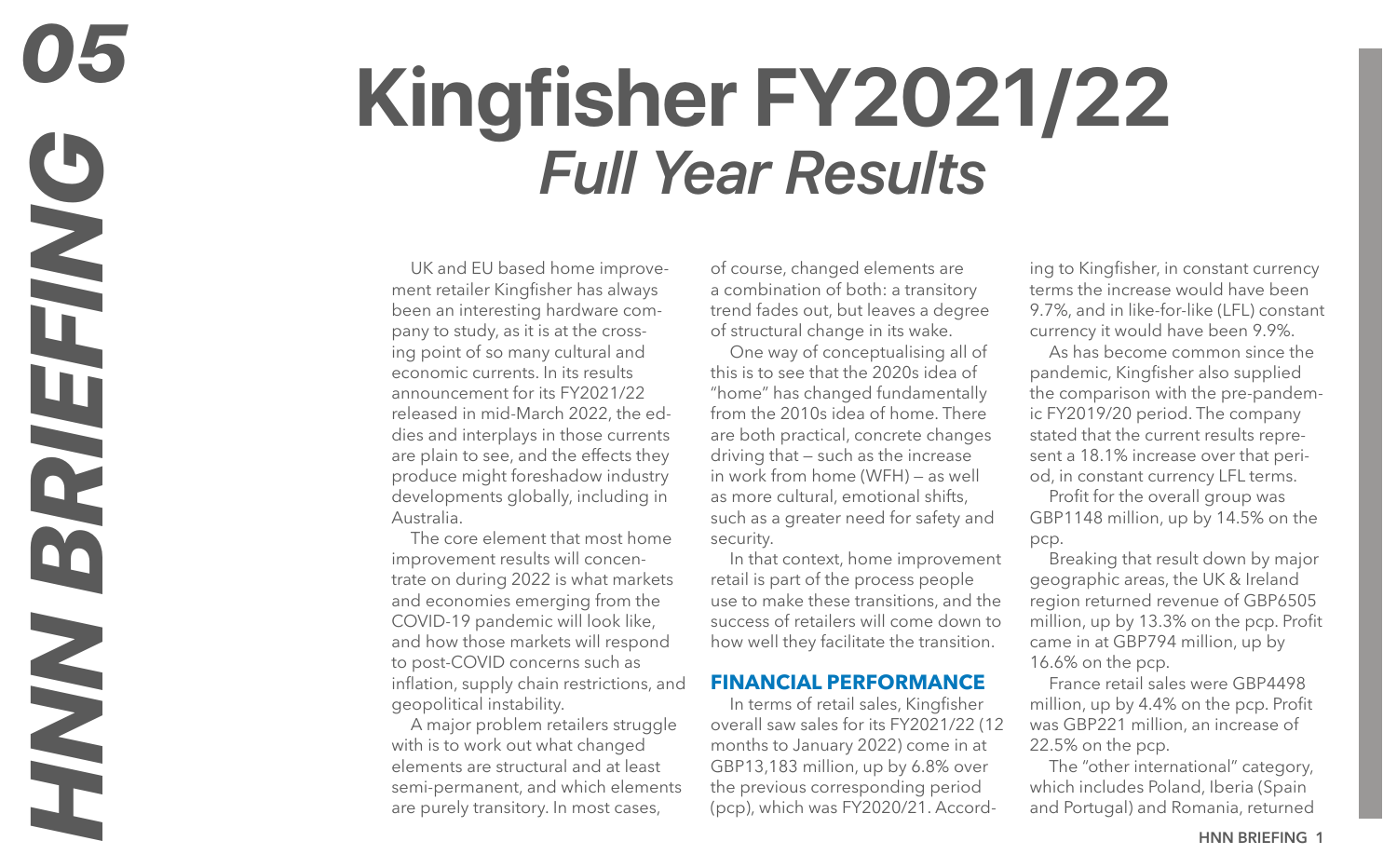revenue of GBP2180 million, which represented a decline of -4.8% on the pcp — though this was still up by 9.2% on the FY2019/20 period in constant currency LFL terms. Profit was GBP133 million, a decline of -5.8% on the pcp. *Major brands*

Kingfisher's four major brands — B&Q, Screwfix, Brico Depot and Castorama — are responsible for 83.5% of its sales. B&Q had retail sales of GBP4178 million, up by 12.7% on the pcp. Screwfix saw sales increase by 14.3% to GBP2327 million.

In France, Castorama's sales were GBP2296 million, up 1.4%, but up 5.9% in constant currency terms. Brico Depot had sales of GBP2202 million, up 7.7%, which would have been 12.5% in a constant currency comparison.

## **KEY ISSUES**

Generally speaking, large home improvement/hardware retailers tend to set strategy according to specific circumstances. There is, first and foremost, the actual market situation, in terms of how much underlying demand is present, and whether this represents an increase or decrease. Secondly, there is the position of the retailer itself, now the retail "surface" it presents to those markets influences its ability to generate revenues.

Thirdly there are the channels into those markets. Most broadly over

recent years that has related to the development of ecommerce, but this also involves the number of stores and the types of stores.

Ecommerce itself also breaks down into various path to purchase and path to access patterns, such as instore purchase on mobile apps and click-and-collect.

Fourthly, there is what might be called path to product, which is how the retailer goes about meeting established customer demand through sourcing products from external and internal supply chains, including an element of product development.

The general situation that most home improvement/hardware retailers find themselves facing is that, after coping with high levels of demand during the two pandemic years of 2020 and 2021, markets are not entering a post-pandemic period, where demand remains elevated when contrasted with 2019, but reduced on a prior year comparison.

A big part of the post-pandemic markets, as 2022 continues, is coping with additional external, geopolitical/ economic pressures, which include, for example, Russia's invasion of Ukraine, the continuing fallout from Brexit, and growing economic instability in Turkey.

For Kingfisher in presenting its FY2021/22 report, these were the key issues that emerged:

- The ongoing development of ecommerce, beyond simply growing market share, including the ongoing growth in mobile device retail
- The interrelationship between DIY and do it for me (DIFM)/trade services
- Increases in the consumer price indices, and how this affects products/brands, especially in regards to what Kingfisher terms "own exclusive brands" (OEBs), which are a combination of home brands and captive brands Store number, size and geographic distribution *Ecommerce/digital*

## For the overall Kingfisher group,

ecommerce sales were 18% of the total, which was the same number as for the pcp, representing a 10% growth over FY2019/20. Click and collect sales were at 73% of all ecommerce sales, down from 78% in the pcp. However, digital is having a stronger overall impact on sales, according to Kingfisher CEO Thierry Garnier, as he stated in his prepared remarks at the results presentation:

Our e-commerce sales have almost tripled on a 2-year basis, with penetration up 10 percentage points to 18%. And our digitally-enabled sales now represent 26% of sales. Here I mean the sales coming from direct e-commerce channels as well as digital orders in-store for click &

#### Kingfisher FY2021/22 Results **Percent Revenue by Brand/Geography**



Kingfisher's revenue is evenly balanced across DIY and DIFM/trade...





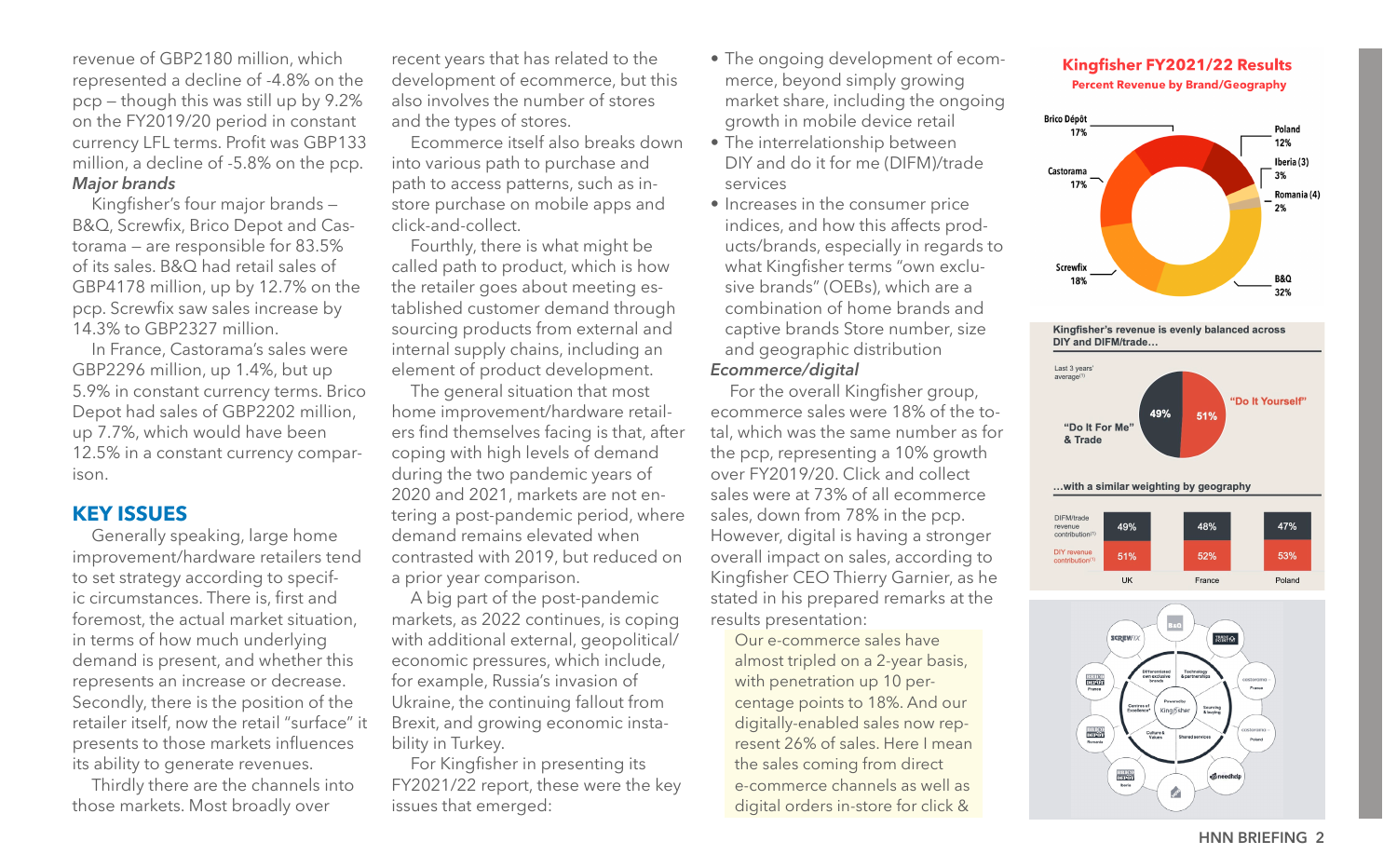collect and home delivery. This new KPI helps us measure how well we are adapting to changing customer behaviours.

In response to an analyst's question, Kingfisher chief financial officer Bernard Bot broke down the ecommerce numbers further relating to share of sales:

On online, as we said, excluding Screwfix, we're above 7%. If you look at the difference between the banners B&Q is comfortably above 10%. And then the French banners are comfortably above 5%.

While other paths to customer such as click and collect are important, Mr Garnier also sees possibilities in home and jobsite delivery services.

We believe that faster home delivery can be a significant market share driver for us. In August last year, we launched Screwfix 'Sprint', offering one-hour delivery to customers. The services currently covers over one third of UK postcodes, with an average delivery time of around 45 minutes and a fastest delivery time to date of an incredible 8 minutes. ...

Looking ahead, we remain committed to delivering strong growth in e-commerce sales through providing faster speed and convenience. We are moving towards home delivery for full store ranges, and towards faster click & collect and last-mile delivery options.

One element driving Kingfisher's ecommerce expansion is its use of store-based order fulfilment, which means sourcing orders as close as possible to the delivery location.

The company is also sensitive to the possibilities in mobile ecommerce. Mr Garnier stated:

Customers are using mobile more than ever to shop home improvement, and this channel continues to be the fastest growing for us. Mobile sales are up by 300% on a 2-year basis. Last year, we launched the new Castorama France and Screwfix apps. The new Screwfix app has been downloaded 2 million times. It has a number of innovative new features, including geolocation, to speed up in-store pick-ups, and we have integrated Screwfix's one-hour delivery service, Sprint.

In addition to these efforts, Kingfisher also launched an online marketplace in March 2022. According to Mr Garnier:

Earlier this month, we launched our first e-commerce marketplace, on B&Q's DIY.com, using scalable technology developed with Mirakl. This will dramatically accelerate the product choice that we can provide our customers.

Our initial offer comes from carefully selected third-party sellers in four home improvement categories – wallpaper, lighting, power tools and lastly, a new category for B&Q, small domestic appliances.

The intent is essentially to better "monetise" the high amount of traffic that the B&Q diy.com website attracts. *DIY and DIFM-trade*

Perhaps the biggest surprise, especially for analysts, was Kingfisher announcing expanded measures to secure more market share in the DIFM-trade sector. Kingfisher released more detail regarding its market split between DIY and DIFM/trade. Overall, Kingfisher revenue is 49% DIY and 51% DIFM/trade. That's the exact ratio in the UK, while France is 52% DIY and Poland is 47% DIY.

Year-on-year revenue growth in DIY has been 15% while in DIFM/trade it has been 7%. However, Kingfisher is outgrowing the overall market in DIFM/trade, with that number at -3% on a compounded annual growth rate (CAGR) over two years, while Kingfisher's CAGR number is 10%.

According to Mr Garnier in his prepared remarks:

While Kingfisher has embraced the resurgence in DIY, our

outperformance of the market has been driven by our DIFM and trade business. We have seen a strong performance of Screwfix and TradePoint, we have launched new trade-focused own brand ranges, and we have invested in our showroom products and installation services, as well as our broader store and online services portfolio (including our NeedHelp marketplace). We are well positioned to capture the growth potential of both DIY and DIFM/trade, and we are executing on plans to further increase trade customer engagement.

 Mr Garnier went on to delineate just how big this opportunity is:

Trade customers represent a GBP50 billion addressable opportunity for Kingfisher in the UK, France and Poland. Earlier on in the presentation I told you that DIFM and trade represent 50% of our sales, and that we have significantly outperformed the market here over the last two years.

In particular, Mr Garnier sees Trade-Point, the DIFM/trade services offered through the largely DIY-focused B&Q stores, as having strong potential. Its revenues stand at GBP830 million, and it has grown by 20% in the reporting period, and by 33% over the past two years.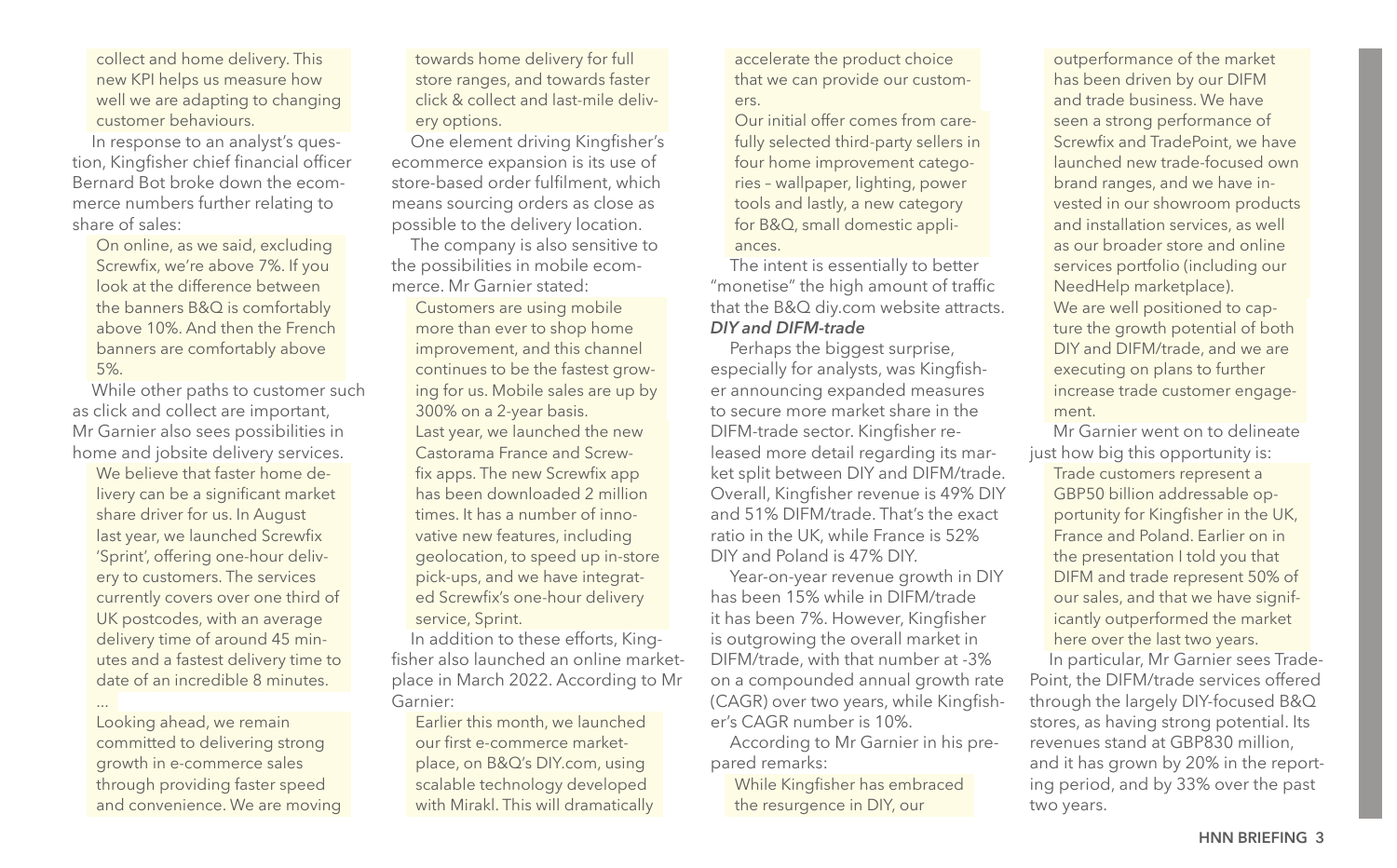Mr Garnier sees this as a high performance category:

Our data at TradePoint shows that trade customers shop more frequently than retail B&Q customers, and have a 60% higher basket.

The move to trade is general across the group:

Each of our banners is executing on ambitious plans to target trade customers. These include trialling new store layouts and concepts, creating more trade-focused OEB ranges, offering a more user-friendly and integrated digital experience, increasing the speed and convenience of order pick-ups, and further developing our trade loyalty programmes.

In response to an analyst's question, Mr Garnier further outlined the commitment to trade, noting that this was partially inspired by major US retailers The Home Depot and Lowe's Companies:

We are convinced that all across the group we have opportunities with the trade. And you see that in the presentation. We have learned from Home Depot from Lowe's. We have spent time on these. We have learned from TradePoint. You see that we did plus 33%, two-year like-for-like for TradePoint. That's very good.

Therefore, all across the group, we believe that inside big boxes you have opportunity to do a proper job for the trade.

*Own exclusive brands (OEB)*

One of Kingfisher's real strengths (arguably largely developed by Mr Garnier's predecessor, Veronique Laury, but ably continued by him) has been its development of OEBs. These are now responsible for 45% of Kingfisher sales overall, and have grown in LFL sales by 19% on a comparison with FY2019/20.

Mr Garnier said in his prepared remarks that he sees this as a strong growth opportunity:

We are increasingly leveraging the scale of the Group to provide differentiated and specialised products for our trade, discounter and general home improvement banners. During the year we created an additional portfolio of 32 new and redeveloped OEB brands. Some of our OEB ranges, such as Magnusson and Titan, are significantly outperforming sales volumes of major branded competitors.

Mr Garnier outlined some of the ways in which this has developed under his stewardship in response to an analyst's question.

OEB, I don't feel there is any execution issue today. We have a good balance between the

group and the banners. You see that the penetration of OEB continued to be stable or grows slightly, while at the same time, we have introduced in the past two years a lot of local brands. You'll remember in 2019, we said well we are missing brands, et cetera so we — even some question with some of you saying, well how come you will increase local brands and still being strong on OEB? How come you — it will impact your margin? But today you see that OEB, it's stable or growing. I'm very happy with that and very happy with the new innovation coming in. We mentioned kitchen in the past two years with incredible success. It's very rare to see the same range of products successfully in absolutely every country. As items with a built-in higher margin, Kingfisher also sees OEB as a means to keep prices contained in a high-inflation environment. *Store numbers and size*

One of Mr Garnier's insights has been that the move to constantly increase store sizes in big box retail might not be the best way to go in the future. As he stated in his prepared remarks:

We continue to increase our store numbers, while aiming to reduce the average size per store. We

are doing this by opening more 'compact stores' and 'medium-box' stores, and by 'rightsizing' a relatively small proportion of our larger format 'big-box' stores.

Compact stores are an important driver for continued market share growth in urban areas. Last year we tested 20 new compact stores across the UK, France and Poland. These tests took place in urban retail parks, high streets and in supermarkets.

The company has trialled size reductions on larger stores, with what Mr Garnier considers strong results:

The B&Q results have been very good, with space reductions of 15 to 30% all taken over by discounter retailers. Since reopening, the stores have exceeded our performance expectations, with strong sales retention and improved profitability. Following on from these trials, we have now finalised our assessment of our property portfolio and future space requirements across Kingfisher. We are announcing today that up to 40 'big-box' stores across B&Q and Castorama France will be rightsized over the next 10 years. This will include a reallocation of space to e-commerce operations and 'dark stores'.